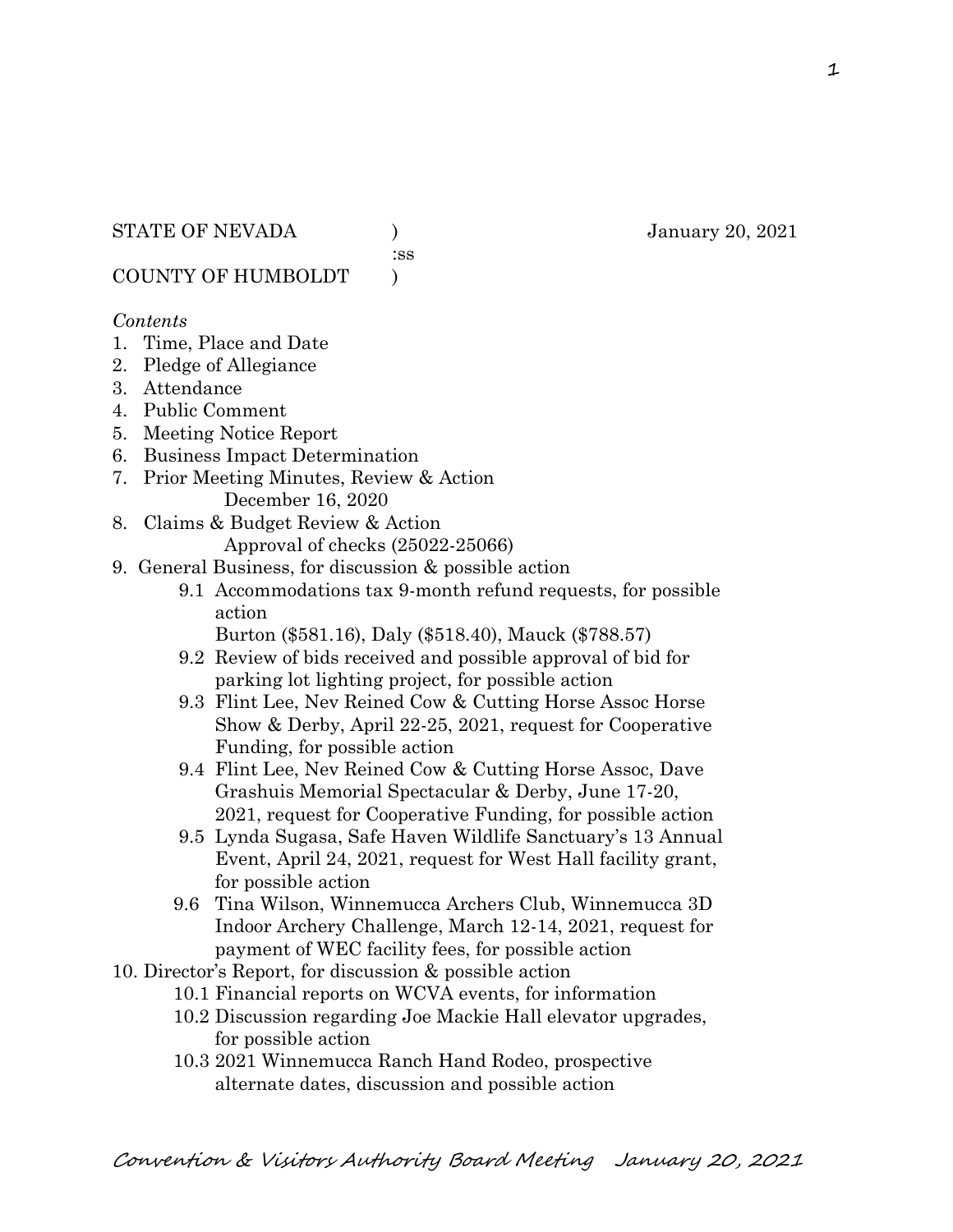- 10.4 Disbursement of airline tickets purchased by WCVA for use by Kim and Yvonne Petersen to attend 2020 National Horseshoe Pitching Championship Tournament, for possible action
- 11. Board Secretary & Counsel Report for discussion & possible action
	- 11.1 Secretary and Counsel Report, for information
	- 11.2 Chamber of Commerce Report for November 2020, for review
	- 11.3 Update on delinquencies, possible request for authorization for disclosure of confidential information of one or more licensees, for possible action
	- 11.4 Annual room tax report to Taxation
	- 11.5 Improvement projects status reports West Hall street sign, Joe Mackie Hall improvements, West Hall parking lighting, Joe Mackie Hall parking, Joe Mackie Hall chiller
	- 11.6 COVID-19 developments
	- 11.7 Other recent developments
- 12. Board Administrator Report, for discussion & possible action
	- 12.1 Financial reports, for information
- 13. Other Reports
- 14. Next Meeting Date
- 15. Adjournment

# **MINUTES, JANUARY 20, 2021**

**1. Time, Place and Date.** The Winnemucca Convention & Visitors Authority met in regular session in full conformity with the law at the Winnemucca Convention Center, West Hall, Winnemucca, Nevada at 4:00 pm on Wednesday, January 20, 2021 with Chairman Terry Boyle presiding.

In accordance with Governor Sisolak's Declaration of Emergency in Response to the COVID-19 epidemic, the Board's meeting was conducted online via Microsoft Teams.

# **2. Pledge of Allegiance.**

**3. Attendance.** *Convention and Visitors Authority Board Officials Present:*

| Terry Boyle     | Chairman and Motel Representative      |  |
|-----------------|----------------------------------------|--|
| Brian Stone     | Vice Chairman and Hotel Representative |  |
| Jim Billingsley | Treasurer and City Representative      |  |
| Ron Cerri       | County Representative                  |  |
| Bill Macdonald  | Secretary and Counsel                  |  |
| Kendall Swensen | Board Administrator                    |  |
|                 |                                        |  |

*Convention and Visitors Authority Board Officials Absent:* John Arant Business Representative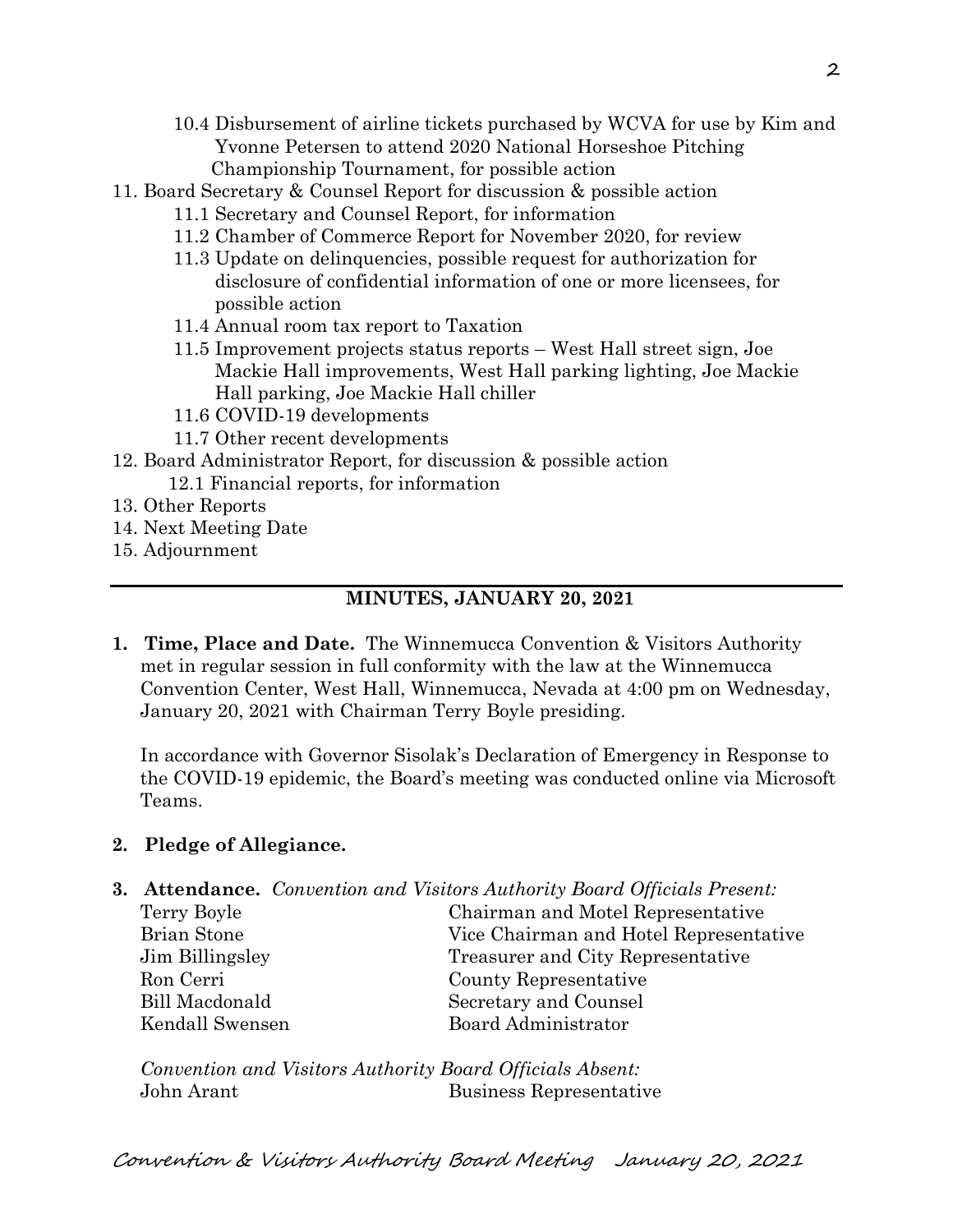*Staff Members Present:* Kim Petersen Director Shelly Noble Administrative Clerk

*Staff Members Absent:* None

*Others Present:*

 Tina Wilson Winnemucca Archers Flint Lee Nev Reined Cow & Cutting Horse Assn

# **4. Public Comment.**

Kim reported that earlier today he received an email from Craig Walters who, along with his brother Lyle, produced the Winnemucca 44-Hour Softball tournament the past two years. Craig wanted to talk with this board about the 2021 tournament dates and funding. Before he responds to Craig's email, Kim wanted to get direction from this board since there have been some major concerns from board members and others in the community about the way these tournaments were run. Lyle and Craig Walters made assurances about safety protocols and the number of participating teams (which funding was based on) that were, apparently, untrue. The lack of follow-through on these issues by the Walters was witnessed by some of our board members when they visited the softball complex during the event last summer. Some of these are outlined in the WCVA meeting minutes from August 19, 2020. After last year's tournament, Craig stated that he was not interested in producing a tournament in 2021 and Kim has a copy of the email where he states this. Board members agreed that the Walters family made a lot of promises and seemed to tell the board what they thought the board wanted to hear when they spoke to the WCVA while making their past funding requests. Kim has also spoken with Chad Peters who knows another group who are interested in producing the 44-Hour Tournament. At this time, the board feels it would be better to work with another group to produce this event. Kim will draft a response to Craig and keep the board notified of his response. Next month's agenda will have an action item so that this board can formally decide on whether or not to sever ties with Craig and Lyle Walters.

# **5. Meeting Notice Report.**

Chairman Boyle reported that notice, including meeting agenda, was posted by Shelly Noble by 9:00 am Thursday, January 14, 2021 at Humboldt County Library, Court House, Post Office, City Hall and Convention Center West Hall. No persons have requested mailed notice during the past six months.

**6. Business Impact Determination.** Chairman Boyle asked whether any agenda item proposes the adoption by the city or by the county or by the WCVA of any rule, including any ordinance or resolution which would impose, increase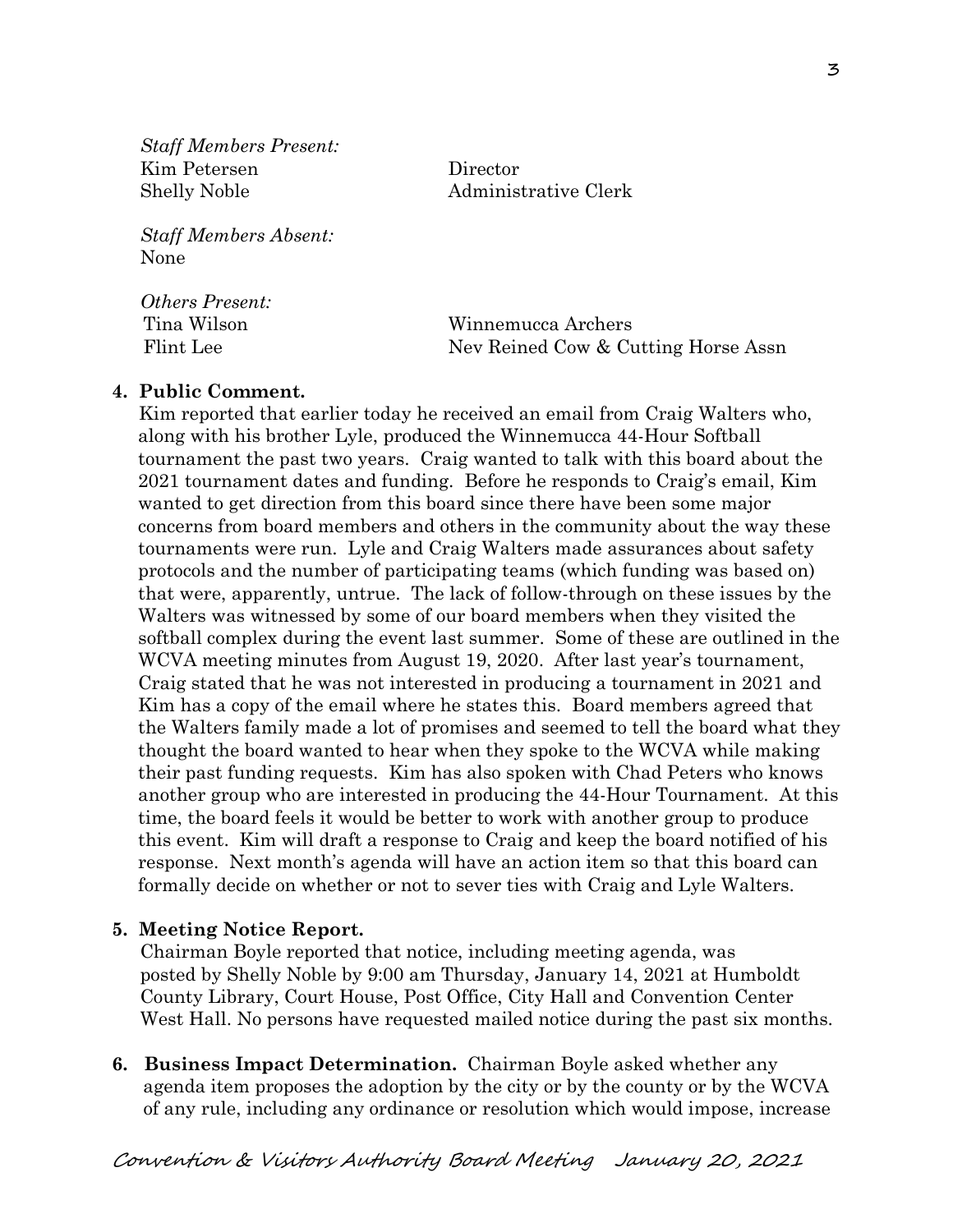or change the basis for the calculation of a fee that is paid in whole or in substantial part by businesses, which would impose a direct and significant economic burden upon a business or directly restrict the formation or expansion of a business, pursuant to NRS Chapter 237? The Chairman called for board or public input thereon; Counsel reported there was no agenda problem; there was no public comment thereon. Action taken.

 *Brian Stone made a motion that there appears to be no business impacting fee matter on today's agenda. The motion carried, 4-0.*

# **7. Minutes, Review & Action**

Prior meeting minutes of December 16, 2020. *Brian Stone made a motion to accept the minutes of the December 16, 2020 meeting. Motion carried, 3-0.* Ron Cerri abstained because he was not present at this meeting.

**8. Claims, Review & Action.** The following claims, which had been submitted in list form to the board members for review with their 3-day meeting notice and agenda, with the opportunity to obtain further information before or at the meeting, were submitted for payment on January 20, 2021:

| <b>BANK ACCOUNT</b> | <b>CHECK NUMBERS</b> | <b>AMOUNT</b> |
|---------------------|----------------------|---------------|
| Nevada State Bank   | 25022 - 25066        | \$124,854.03  |

*Brian Stone made a motion to approve all claims submitted for January 20, 2021. The motion carried, 4-0.*

# **9. General Business, for discussion & possible action**

**9.1 Accommodations tax 9-month refund requests, for possible action Burton (\$581.16), Daly (\$518.40), Mauck (\$788.57)**

*Terry Boyle made a motion to approve the accommodation tax 9-months deemed to be a permanent resident refunds for Michael Burton (\$581.16), Robert Daly, Jr. (\$518.40) and Herbert Mauck (\$788.57). Motion carried, 4-0.* 

# **9.2 Review of bids received and possible approval of bid for parking lot lighting project, for possible action**

At the February 19, 2020 WCVA meeting this board authorized Kim to work with Bill in getting together the necessary documents so that we could go out to bid to replace the lighting in our parking lot across from the Convention Center on Melarkey Street. The bid packet was completed recently and put out to bid. Kim sent it to local contractors and only received one bid by the set deadline. This bid came from Gamma Electric in the amount of \$39,600.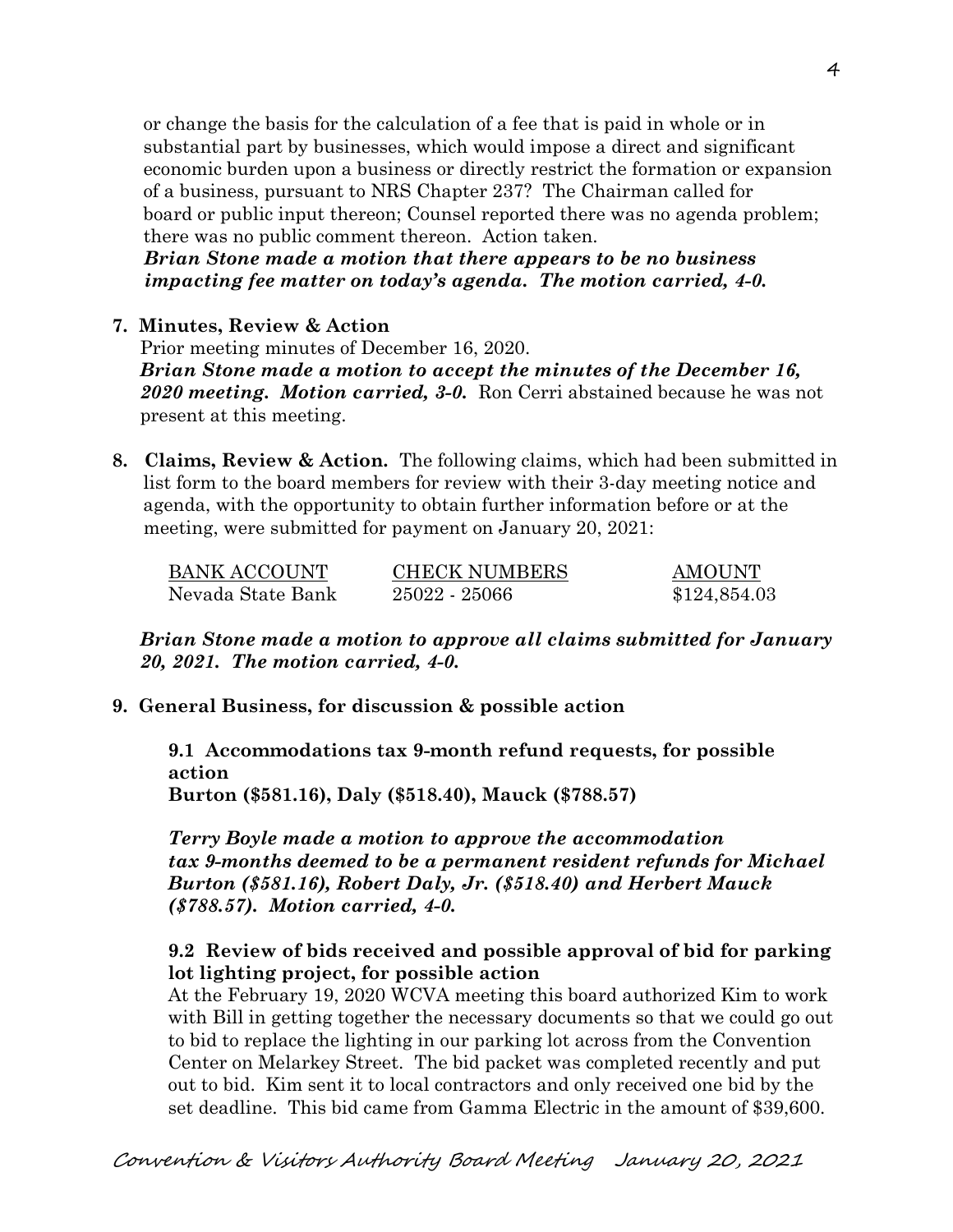While all agreed that this lighting is necessary for the parking lot, Ron expressed his concern that this project was not specifically identified in our budget. Kendall assured the board members that this board is not required to identify individual capital projects in their annual budget but he and Kim will work to try to identify potential projects in the future. *Terry Boyle made a motion to accept the bid for the Melarkey Street parking lot lighting project from Gamma Electric in the amount of \$39,600. Motion carried, 4-0.*

# **9.3 Flint Lee, Nev Reined Cow & Cutting Horse Assoc Horse Show & Derby, April 22-25, 2021, request for Cooperative Funding, for possible action**

Flint joined the meeting by phone to make his request. This was a new event in 2019 that this board supported with funding. Unfortunately, it was canceled that year due to an equine virus outbreak. Last year's show was also financially supported by WCVA but was canceled due to the pandemic so they are hopeful that they will be able to hold the 2021 show. All WCVA funds from 2019 and 2020 were returned by Nevada Reined Cow & Cutting Horse Association (NRCCHA). They are moving forward with planning this year's event and are confident that it will bring participants and their families to town. The board is also hopeful that this show will proceed. *Terry Boyle made a motion to approve a \$5,000 grant and \$5,000 underwriting for the NRCCHA Horse Show & Derby, April 22-25, 2021. Motion carried. 4-0.* 

# **9.4 Flint Lee, Nev Reined Cow & Cutting Horse Assoc Dave Grashuis Memorial Spectacular & Derby, June 17-20, 2021, request for Cooperative Funding, for possible action**

NRCCHA also produces this horse show and derby and Flint is representing them for this funding request too. Originally this show was produced by Dave Grashuis. But since his passing, NRCCHA has taken it over and hopes to continue its success in Dave's name. Up until last summer's event had to be canceled due to the pandemic, this was a good event whose participation was growing. NRCCHA is confident that trend will continue. Flint stated that this show should be quite large because its dates do not conflict with other area shows. *Jim Billingsley made a motion to approve a \$7,500 grant and \$7,500 underwriting for the NRCCHA Dave Grashuis Memorial Spectacular & Derby, June 17-20, 2021. Motion carried, 4-0.* 

# **9.5 Lynda Sugasa, Safe Haven Wildlife Sanctuary's 13th Annual Event, April 24, 2021, request for West Hall facility grant, for possible action**

Lynda was not present to make this request, but this board is familiar with this event and has supported it for many years. Terry did express some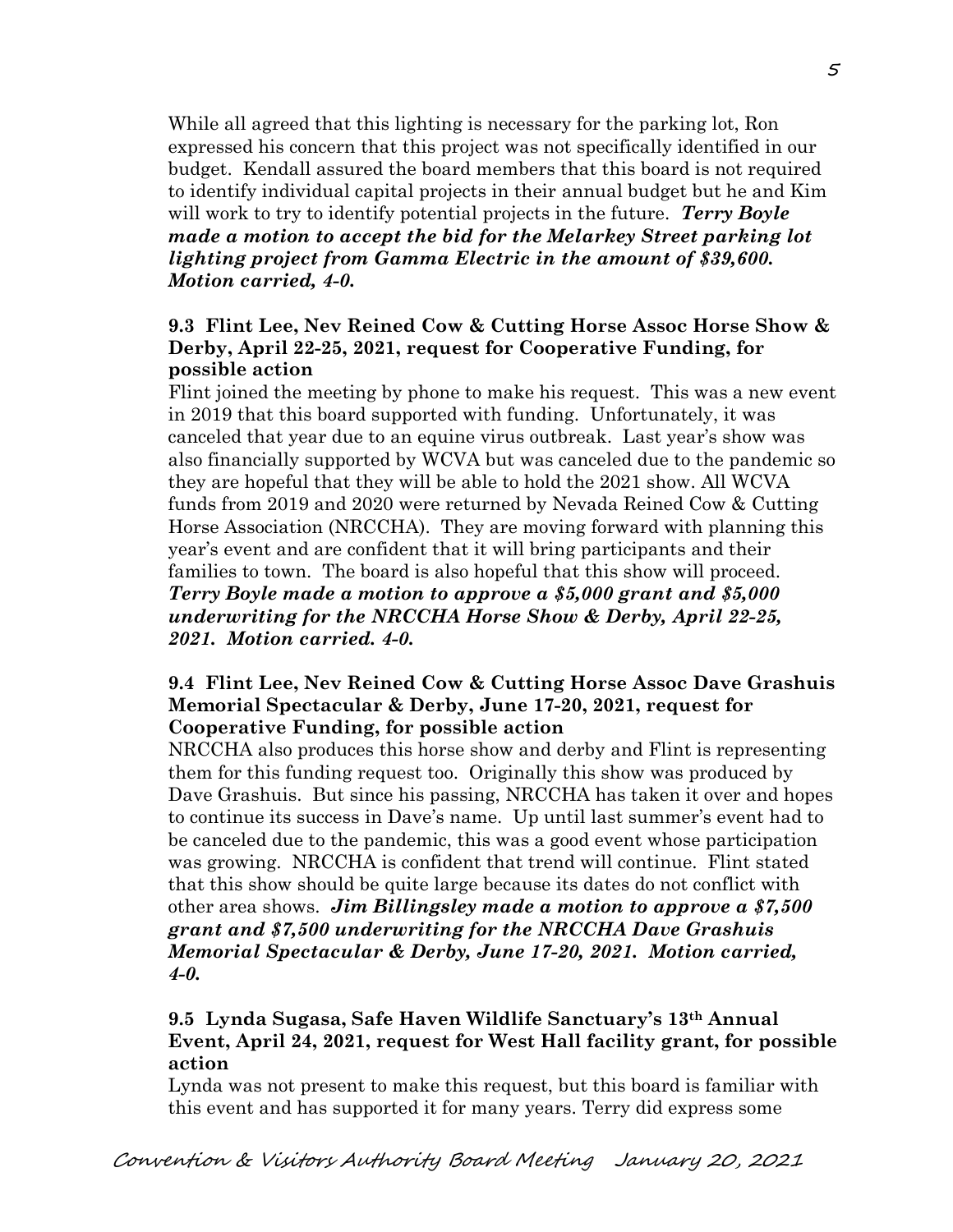concern about whether it will be able to proceed since it is only a few weeks away and they typically have 250-300 people attend each year in the West Hall. Even so, *Terry Boyle made a motion to approve a \$600 West Hall facility grant for Safe Haven Wildlife Sanctuary's 13th Annual Event, April 24, 2021. Motion carried, 4-0.* Safe Haven Wildlife Sanctuary is responsible for any other customary Convention Center charges.

# **9.6 Tina Wilson, Winnemucca Archers Club, Winnemucca 3D Indoor Archery Challenge, March 12-14, 2021, request for payment of WEC facility fees, for possible action**

This is another event that is fast approaching. Last year's event was wellattended, with 130 participants. It was a profitable event for the club and also the last event at the Event Center before the governor issued the stay-athome order. Tina feels that with some changes to the way the competition is organized and scheduled, they can have a safe and fun event this year and still follow the Covid-19 protocols. She is asking for the Event Center rental fees to be paid by WCVA. *Jim Billingsley made a motion to approve payment of the Event Center facility rental fees of \$3,000 (\$1,000/day for 3 days, which is the nonprofit rate) for the Winnemucca 3D Indoor Archery Challenge, March 12-14, 2021. Motion carried, 4-0.* 

#### **10. Director's Report.**

**10.1 Financial reports on WCVA events, for information** No report.

#### **10.2 Discussion regarding Joe Mackie Hall elevator upgrades, for possible action**

The passenger elevator in Joe Mackie Hall has been inoperable for several months. The service elevator still works. Enoc (Building & Grounds Supervisor) has been trying to locate someone to make the repairs. Previously, we had Schindler out of Boise, Idaho working on it but they have not shown up even after several phone calls requesting the repairs be made. Enoc has located someone who used to work for Schindler who is starting their own elevator repair business and Enoc has asked for a proposal to replace both elevators since locating parts has become nearly impossible. After some very preliminary discussions, Enoc believes that an approximate cost to replace the elevators will be around \$300,000 since everything has to be brought up to current codes. This project will have to go out to bid and it will take approximately seven weeks to complete the work. *Terry Boyle made a motion authorizing Kim to proceed with the process to go out to bid on replacing the two elevators in Joe Mackie Hall. Motion carried, 4-0.*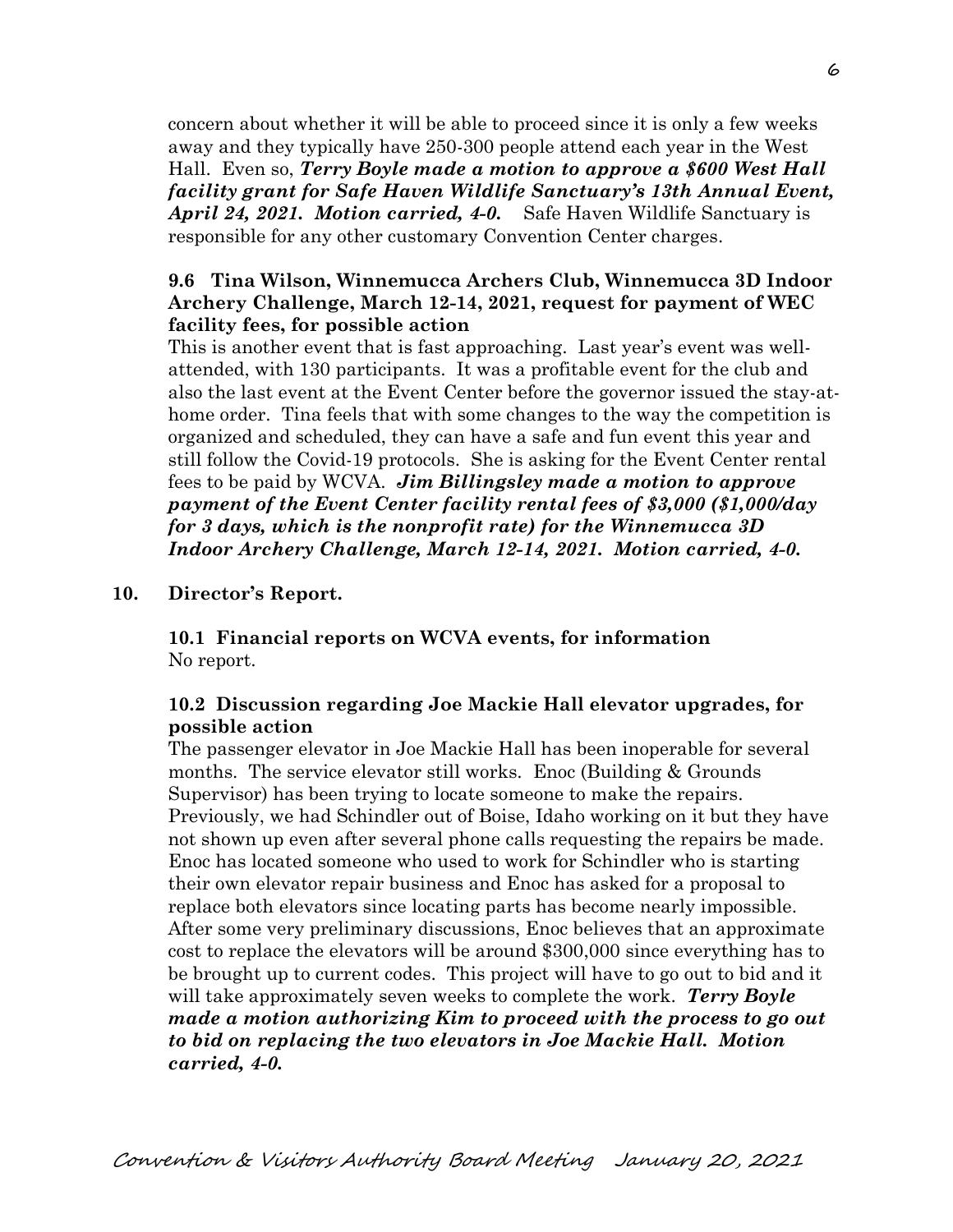NOTE: Earlier this afternoon the repairmen from Schindler in Boise showed up to repair the elevator so, hopefully, it will remain operable until we can get the replacements installed.

#### **10.3 2021 Winnemucca Ranch Hand Rodeo, prospective alternate dates, discussion and possible action**

After reviewing our calendar and the dates of similar events in our region, Kim and the RHR staff believe that we should reschedule Ranch Hand Rodeo Weekend for May 5-9, 2021. Once this board approves these dates, forms for the events will start going out tomorrow. There are a couple of changes to the rodeo. One is that we are adding \$10,000 in prize money and paying out to 7th place (previously it was 5th place) and we are also offering one complimentary stall for rodeo contestants for two nights. We all understand that the pandemic could still stop this event at any time right up to the event. On all correspondence we will state this. *Ron Cerri made a motion approving the alternate 2021 Winnemucca Ranch Hand Rodeo dates of May 5-9, 2021 as long as there are no government health restrictions in place. Motion carried. 4-0.* 

# **10.4 Disbursement of airline tickets purchased by WCVA for use by Kim and Yvonne Petersen to attend 2020 National Horseshoe Pitching Championship Tournament, for possible action**

In March 2020 this board was made aware of some of the expenses that will be incurred as we prepare to host the 2021 National Horseshoe Pitching Championship Tournament. Some of these expenses are related to our required trade show booth throughout the 2-week 2020 tournament in Monroe, Louisiana which would promote Winnemucca and the 2021 event. In preparation for this, airline tickets for Kim & Yvonne Petersen and Steve & Sheree Tibbals were purchased by WCVA. When the 2020 tournament was canceled due to the pandemic, Kim contacted the airline several times in an attempt to get a refund for he and Yvonne's tickets. Steve and Sheree purchased their own tickets and were issued a refund which they passed on to WCVA. A copy of the certified letter Kim sent to the airline in June is part of the backup for this meeting. In it he outlines that this was a one-time expense for he and Yvonne (the tickets are not transferable) and they have no use for them. To date, he has received no response. Kim believes there is a credit with the airline for the tickets that must be used by the end of the year, but he has no use for this air travel. Kim just wanted to inform this board that there will, most likely, be no refund issued to WCVA and the tickets will be a loss. The total dollar value of the two tickets is \$1,042.80.

# **11. Secretary and Counsel, Monthly report, for discussion & possible action**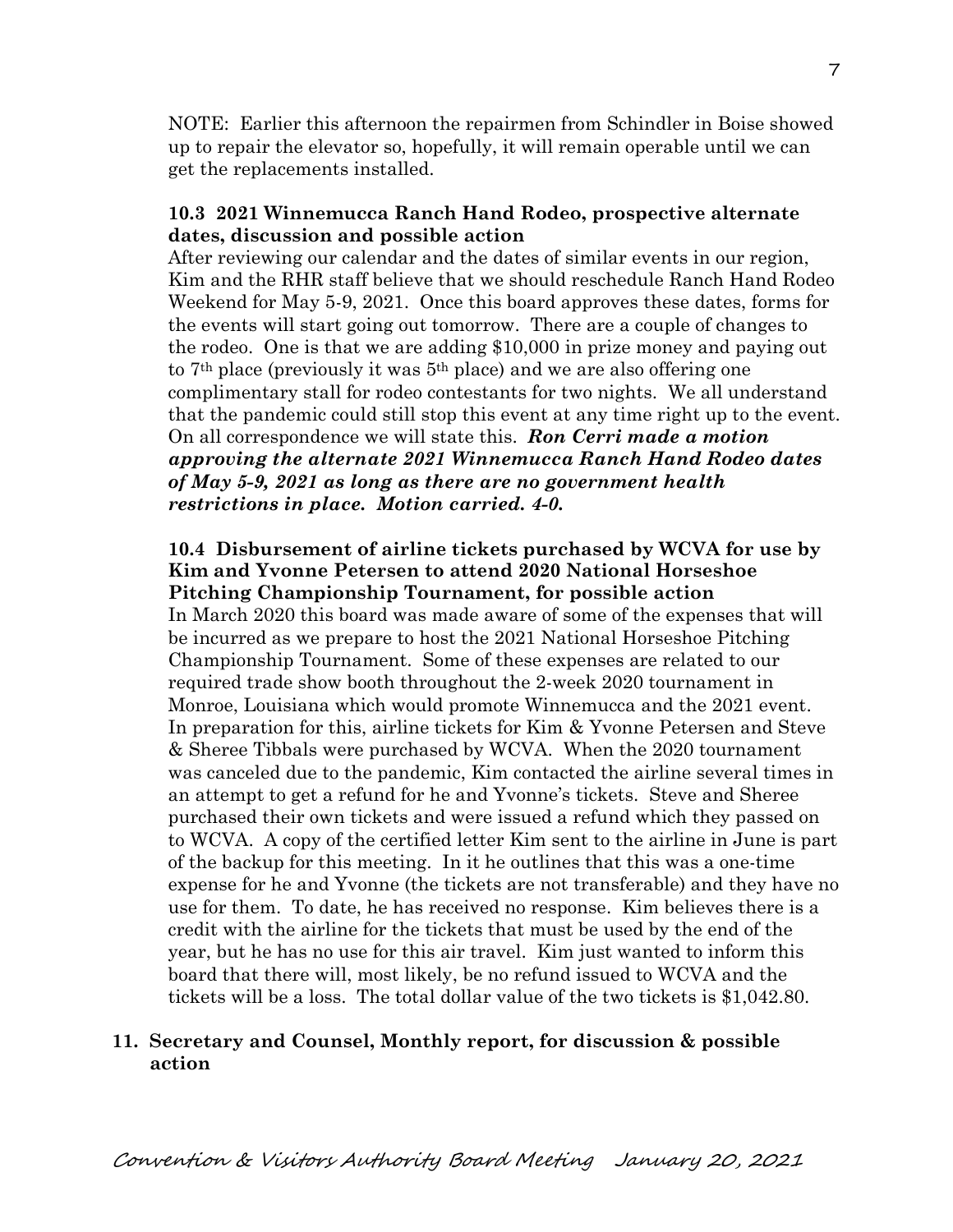**11.1 Chamber of Commerce Report for December 2020, for review** This report is included in Bill's report.

# **11.2 Update on delinquencies, possible request for authorization for disclosure of confidential information of one or more licensees, for possible action**

No report.

# **11.3 Annual room tax report to Taxation**

No report.

**11.4 Improvement projects status reports – Melarkey Parking Lot lighting, West Hall signage project, Joe Mackie Hall chiller update, Coronavirus COVID-19 update** No report.

# **11.5 COVID-19 developments**

No report.

# **11.6 Other Recent developments**

As part of the auditing process, Bill is required to disclose any potential matters which may be a financial liability to WCVA. Please notify him if you think of anything.

Bill is working on the Run-A-Mucca application to Gaming for the motorcycle raffle.

# **12. Board Administrator.**

# **12.1 Financial Reports, for discussion**

Kendall reported that the audit is complete and he will now work with Kim to prepare the WCVA 2021/2022 tentative budget.

# **13. Other reports**

# **13.1 Retirement**

Kim reported that Brenda Keating will be retiring at the beginning of April. Kim appeared before the commission and got a waiver to the county attrition policy and so will start the process to hire a replacement who will train with Brenda.

# **13.2 Ranch Hand Rodeo private events**

Kim asked Brian Stone if Winners would be willing to host a cowboy reception for the Ranch Hand Rodeo participants, possibly Friday night before the event, and he also asked about live entertainment that weekend. Brian is very interested in the cowboy reception and hiring live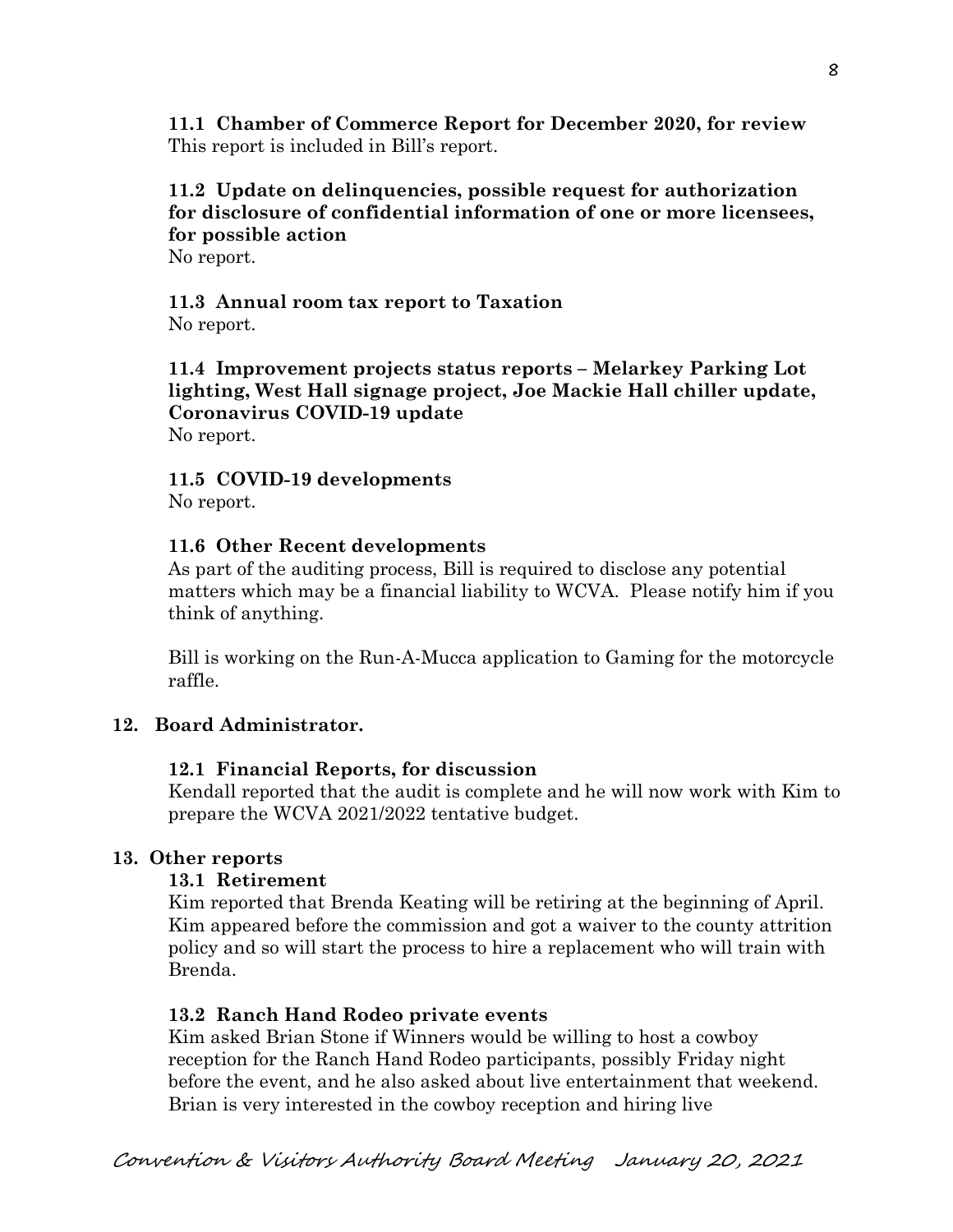entertainment. It will all depend on any restrictions that may be in place which would hinder these types of events.

#### **13.3 2021 National Horseshoe Pitching Association Tournament**

A representative from the National Horseshoe Pitching Association (NHPA) was in town recently and toured the Winnemucca Events Complex with Kim. He was very complimentary of our facility and is hopeful that their July championship tournament will proceed. A decision on whether or not to move forward with this tournament will be made at the beginning of June. The NHPA board feels that if they are able to hold this tournament it will be one of the largest tournaments in their history. We have only received a few reservations for camping at the Winnemucca Events Complex. Kim feels that participants are waiting until the June decision date before making their reservations.

#### **13.4 Video Conference System**

Recently Kim was able to use CARES funding to purchase a video conference system for the Convention Center. It has just been set up and staff is learning how to use it. Since it appears that for the foreseeable future public meetings, as well as corporate meetings, will have to have an online option along with the live meeting, this equipment will be a welcome addition to the services we can provide.

#### **13.5 Asphalt Stall Floors**

At Monday's meeting the Humboldt County Commission approved Ag #3's request for asphalt for Barns  $4 \& 5$ . As you recall, this board approved purchasing new box stalls for these barns in preparation for the Snake River Paint Horse Club's show in May. Asphalt was their preferred floor material for stalls for the horses that participate. And proceeding with the asphalt while the old stalls are out made sense rather than working around the new stalls at a later date. We will have asphalt in only two of our barns so if other people do not want asphalt floors for their horses we still have plenty of other stalls.

#### 1**4. Public Comment**

None.

**15. Regular Business. Next Meeting. The Board confirmed the next regular meeting date of Wednesday, February 17, 2021, 4:00 pm.** 

**16. Adjournment.** *Brian Stone made a motion to adjourn this meeting. Motion carried, 3-0.*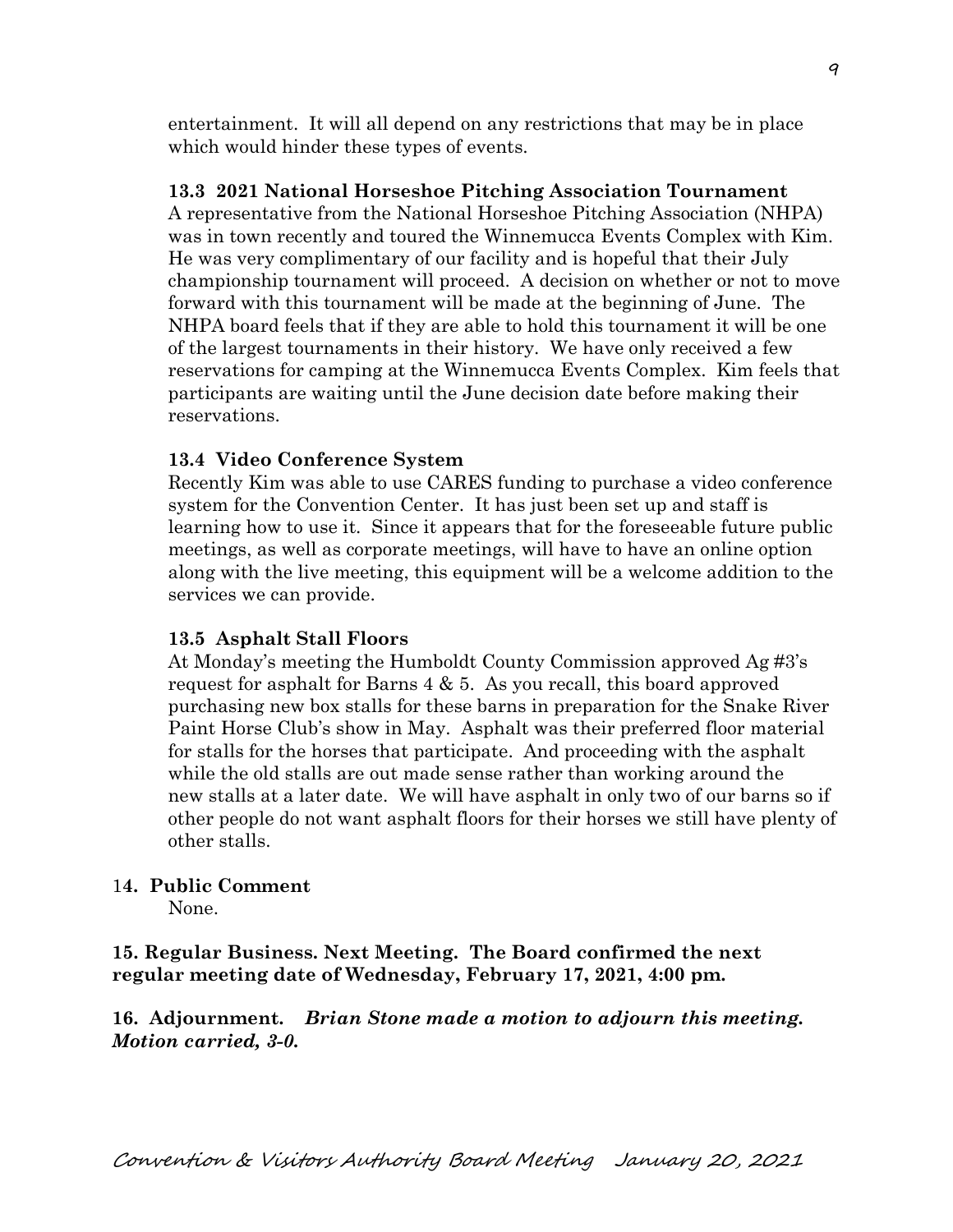Respectfully submitted,

The meeting was adjourned to the next regular meeting, or to the earlier call of the Chairman or to the call of any three (3) members of the Board on three (3) working

Shelly Noble

APPROVED ON \_\_\_\_\_\_\_\_\_\_\_\_\_\_\_\_\_\_\_\_\_\_\_\_\_\_\_\_, 2021

As written\_\_\_\_\_\_\_\_\_\_\_\_\_\_\_

days notice.

As corrected

Winnemucca Convention & Visitors Authority Board

TERRY BOYLE BRIAN STONE Chairman and Vice Chairman and Motel Representative Hotel Representative

 $\_$  , and the contribution of  $\mathcal{L}_\mathcal{L}$  , and the contribution of  $\mathcal{L}_\mathcal{L}$ 

 $\_$  , and the set of the set of the set of the set of the set of the set of the set of the set of the set of the set of the set of the set of the set of the set of the set of the set of the set of the set of the set of th JIM BILLINGSLEY RON CERRI Treasurer and City Representative County Representative